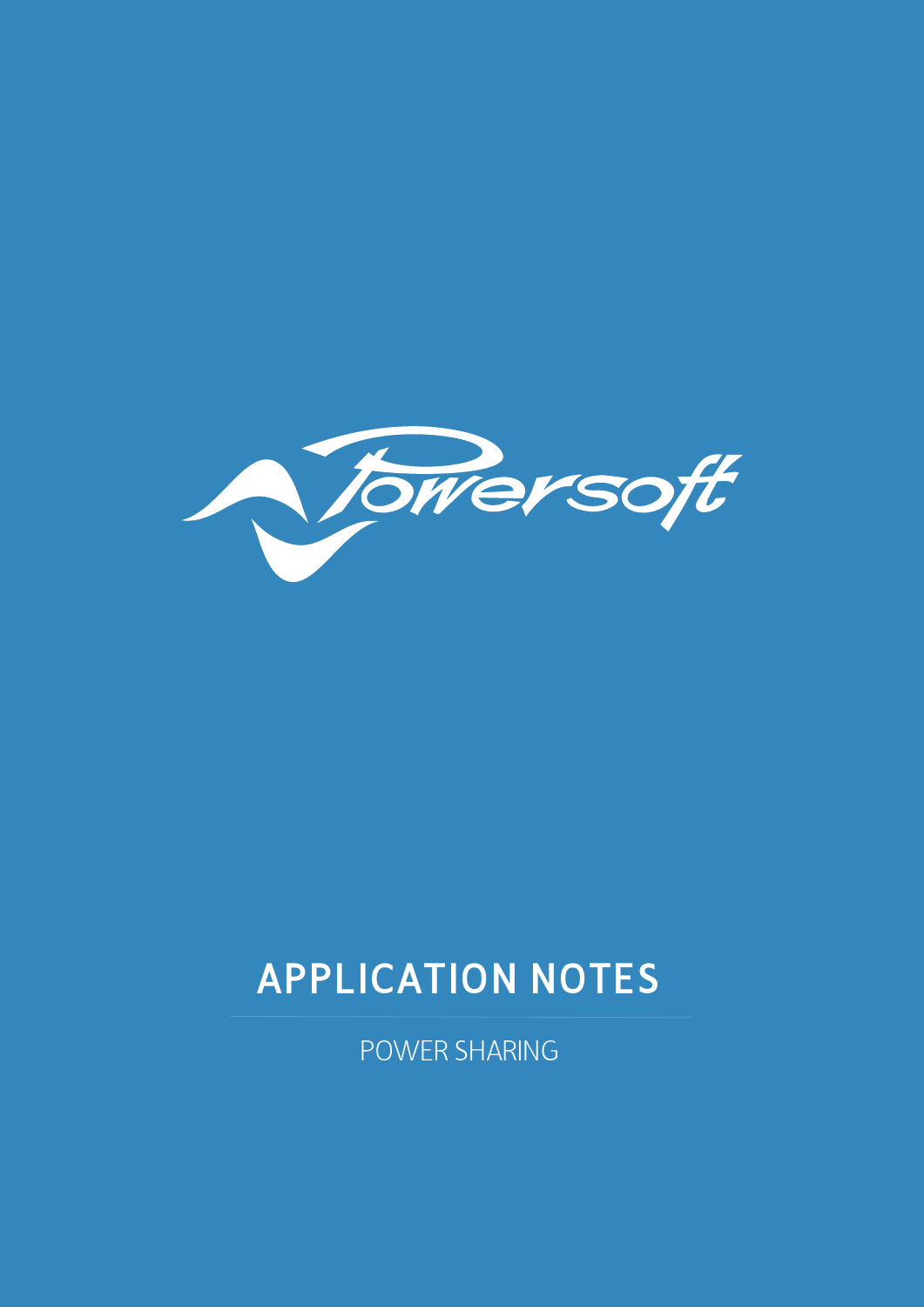#### POWER SHARING

Power Sharing is a technology developed by Powersoft which allows customers to use the power of each amplifier channel asymmetrically. It is a standard feature of all Powersoft's DSP and Dante enabled amplifiers and does not need to be activated or requires any special firmware.

In normal amplifiers, power in each channel is symmetrically divided. For instance, in a 3000W, 4-channel amplifier, each channel normally delivers 750W. But with Power Sharing, one or two amplifier channels can be driven to deliver more than those symmetrical 750W, whilst reducing the available power in the other remaining channels.

However, this relationship between more and less power in specific channels is not constant and varies according to certain parameters. For this reason, Powersoft has developed the Power Sharing Tool to allow customers to understand, for each amplifier model, how they will behave according to the different loudspeaker configurations and/or ways to be connected to each amplifier channel; and if more power is needed or any headroom is still available.

Important note: while it is possible to increase the power delivered by some amplifier channels, the total power required may not exceed the maximum specific power of the amplifier.

|                             | 8 Channels                          |                                | 4 Channels                               |                            | 2 Channels                            |
|-----------------------------|-------------------------------------|--------------------------------|------------------------------------------|----------------------------|---------------------------------------|
| <b>T</b> Series             |                                     |                                | T <sub>304</sub><br>T604                 |                            | T302<br>T602                          |
| Ottocanali<br><b>Series</b> | 4k4 DSP+D<br>8K4DSP+D<br>12K4 DSP+D | Quattrocanali<br><b>Series</b> | $1204$ DSP+D<br>2404 DSP+D<br>4804 DSP+D | Duecanali<br><b>Series</b> | 804 DSP+D<br>1604 DSP+D<br>4804 DSP+D |
| X Series                    | X8                                  |                                | X4                                       |                            |                                       |

Power Sharing is available in the following amplifier models:

Table 1 – List of Powersoft amplifiers with Power Sharing available.

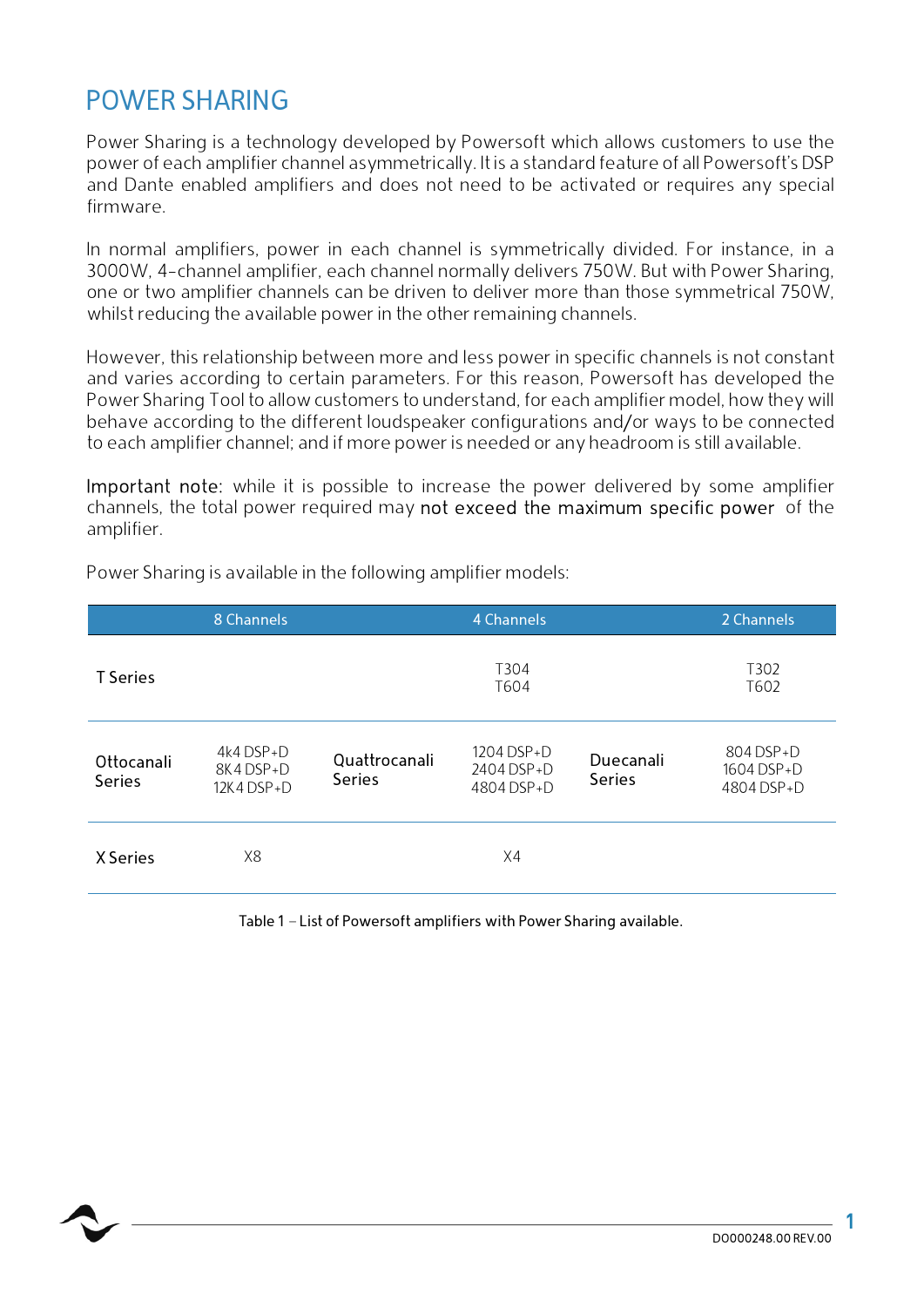### Power Sharing Tool

The Power Sharing Tool consists of a simple spreadsheet (Figure 1) containing three sheet tabs, one for each number of channels available in Powersoft amplifiers, i.e. 2-channel, 4-channel and 8-channel amplifiers.

| <b>User Input</b>                   |                  |                         |                         |                 |                 |                   |                                                                                                     |
|-------------------------------------|------------------|-------------------------|-------------------------|-----------------|-----------------|-------------------|-----------------------------------------------------------------------------------------------------|
| Amplifier model                     |                  | <b>T604</b>             |                         |                 |                 |                   |                                                                                                     |
| V mains                             | 230 V            | I mains                 | 20 Arms                 |                 |                 |                   |                                                                                                     |
|                                     |                  |                         | Channel                 |                 |                 |                   | <b>Comments</b>                                                                                     |
| Loudspeaker data                    | $\mathbf{1}$     | $\overline{\mathbf{z}}$ | 3                       | 4               |                 |                   |                                                                                                     |
| P AES (or Hi-Z tapping) per speaker | 500 W            | 500 W                   | 500 W                   | 500 W           |                 |                   | This should be the AES power for one cabinet or the tap value of a Hi-Z loudspeaker.                |
| Loudspeaker type                    | $Lo-2$           | $L_0 - Z$               | $Lo-Z$                  | $Lo-Z$          |                 |                   | Select how you want to drive the loudspeaker                                                        |
| Z nominal                           | 8,0 ohm          | 8,0 ohm                 | 8,0 ohm                 | 8,0 ohm         |                 |                   | Only used if Lo-Z                                                                                   |
| #cabinets in parallel               | 1                | $\overline{1}$          | $\overline{\mathbf{1}}$ | $\mathbf{1}$    |                 |                   | Enter a number: e.g. 1/2/3/4, but could be as high as 40 for 70/100V speakers.                      |
| Profile                             | SW               | <b>SW</b>               | <b>SW</b>               | <b>SW</b>       |                 |                   | Select: SW / LF / MF / HF / FR                                                                      |
| <b>User limiter</b>                 | 0 <sub>d</sub> B | 0 <sub>d</sub> B        | 0 <sub>d</sub>          | 0 <sub>d</sub>  |                 |                   | Select full power (0 dB) or some reduced power with a negative dB value                             |
| Desired output from the amplifier   |                  |                         | Channel                 |                 | Total           | Headroom          |                                                                                                     |
|                                     | 1                | $\overline{\mathbf{z}}$ | з                       | 4               |                 |                   |                                                                                                     |
| P burst                             | 1000 W           | 1000 W                  | 1000 W                  | 1000 W          | 4000 W          | 1.8 dB            | Lo-Z speaker = P AES x 2, Hi-Z 70/100V it is just the rated power                                   |
| P average                           | 80 W             | 80 W                    | 80 W                    | 80 W            | 318 W           | $4.2$ dB          |                                                                                                     |
| Peak voltage                        | 126,5 Vpk        | 126,5 Vpk               | 126,5 Vpk               | 126,5 Vpk       | 126,5 Vpk       |                   |                                                                                                     |
| Z nominal                           | 8,0 ohm          | 8.0 ohm                 | 8,0 ohm                 | 8.0 ohm         |                 |                   |                                                                                                     |
| Z min                               | $6,2$ ohm        | 6,2 ohm                 | 6.2 ohm                 | 6,2 ohm         |                 |                   | This is an assumption to try to ensure that there is output current headroom in the impedance dips. |
| Possible power from the amplifier   |                  |                         |                         |                 |                 |                   |                                                                                                     |
| I mains limited to                  |                  |                         |                         |                 | 2.4 Arms        | 7.9 <sub>dB</sub> |                                                                                                     |
| Possible vs desired (burst)         | <b>3</b> 0.0 dB  | $0,0$ dB                | <b>@</b> 0.0 dB         | <b>0</b> 0.0 dB | <b>0</b> 0,0 dB |                   |                                                                                                     |
| Possible vs desired (average)       | <b>0</b> 0.0 dB  | <b>0</b> 0.0 dB         | <b>@</b> 0.0 dB         | <b>0</b> 0,0 dB | $ 0,0$ dB       |                   |                                                                                                     |
| Headroom                            | $ 1,2$ dB        | $ 1,2$ dB               | $ 1,2$ dB               | $ 1,2$ dB       |                 | 1,2 d8            |                                                                                                     |
| P loss                              |                  |                         |                         |                 | 140 W           |                   |                                                                                                     |
| <b>BTU</b>                          |                  |                         |                         |                 | 476 BTU/h       |                   |                                                                                                     |

Figure 1 – Power Sharing Tool for a 4-channel amplifier.

The primary purpose of this tool is to illustrate the Power Sharing capability of amplifiers. In order to give an idea of the heat dissipation and the resulting cooling needs, as well as the current draw, this tool also contains a simplified model of the amplifier's behaviour and some estimates regarding the expected program content. It also makes assumptions regarding the reactive behaviour of the connected loudspeaker(s).

Both scenarios combined may lead to a lower estimate compared to the current draw and heat dissipation data sheets which have been previously published, as those have been produced using resistive dummy loads.

As Powersoft is not in control of the user input content, nor the precise loudspeaker behaviour, this document should be seen as a guideline, as the exact numbers cannot be guaranteed.



 $\overline{\mathbf{z}}$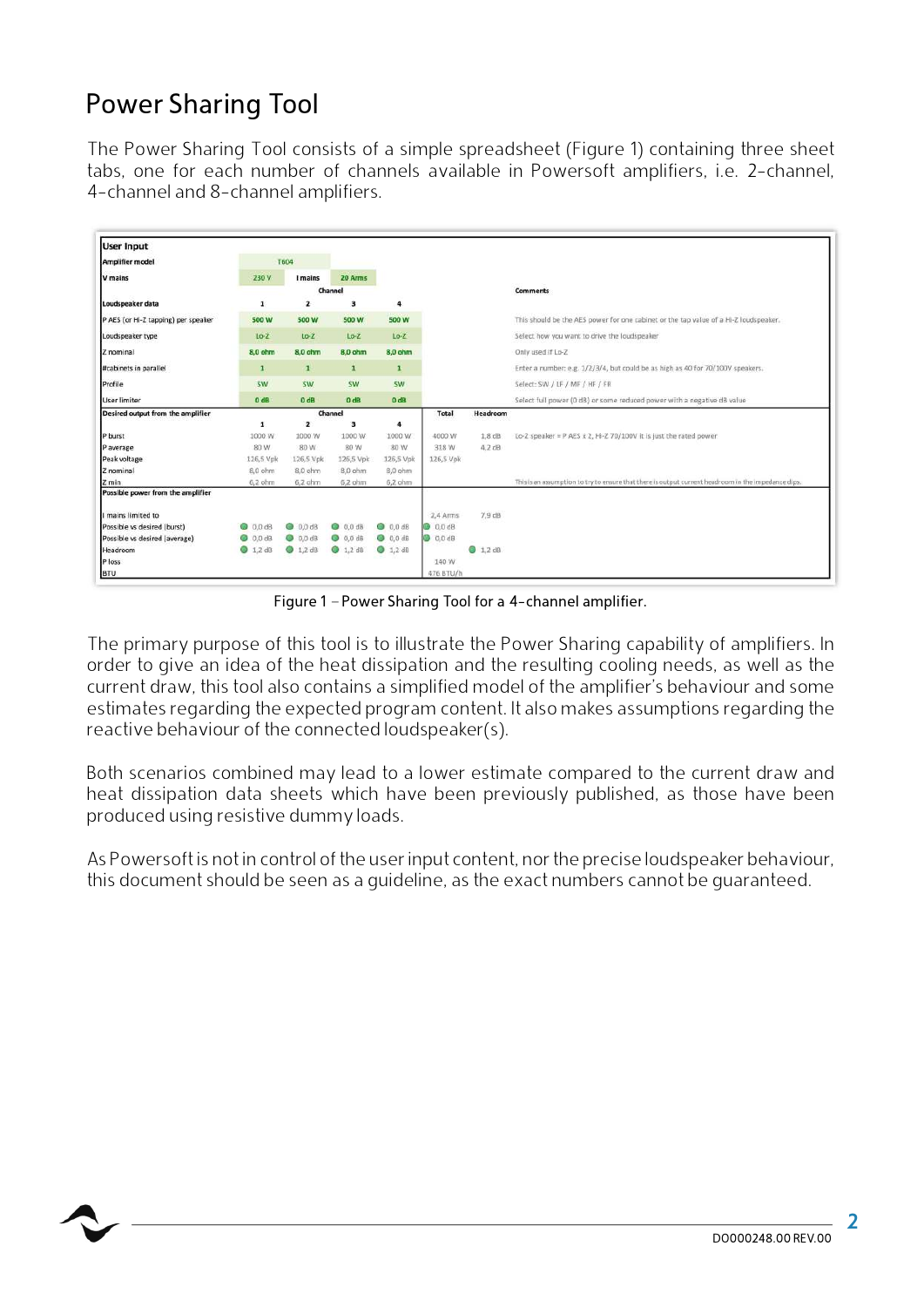## Procedure for Calculating Power Sharing

The Power Sharing Tool can be used either by first choosing the amplifier model, and then finding out which loudspeaker and/or way configuration is best suited for it; or by inserting the loudspeaker and/or way configuration first and then switching between different amplifier models to find the one that presents the best calculated performance.

To calculate the Power Sharing:

- 1. Start by selecting the appropriate sheet to work with: 8 Channels, 4 Channels or 2 Channels.
- 2. In 'Amplifier model', select the amplifier model from the drop-down list (Figure 2).

| <b>User Input</b>                   |                    |         |         |  |
|-------------------------------------|--------------------|---------|---------|--|
| <b>Amplifier model</b>              | <b>T604</b>        |         |         |  |
| V mains                             | Quattrocanali 4804 | 20 Arms |         |  |
|                                     | Quattrocanali 2404 | innel   |         |  |
| Loudspeaker data                    | Quattrocanali 1204 | 3       | 4       |  |
|                                     | <b>T604</b>        | 500 W   | 500 W   |  |
| P AES (or Hi-Z tapping) per speaker | T304               |         |         |  |
| Loudspeaker type                    | X4                 | $Lo-Z$  | $Lo-Z$  |  |
| Z nominal                           | 8,0 ohm<br>8.0 ohm | 8,0 ohm | 8,0 ohm |  |

Figure 2 – Amplifier model selection.

3. In 'V Mains', select the voltage at which the amplifier will be powered from the drop-down list (Figure 3).

| <b>User Input</b>                   |                  |                  |                  |                  |
|-------------------------------------|------------------|------------------|------------------|------------------|
| <b>Amplifier model</b>              |                  | <b>T604</b>      |                  |                  |
| <b>V</b> mains                      | 230 V            | I mains<br>÷     | 20 Arms          |                  |
|                                     | 100              |                  | Channel          |                  |
| Loudspeaker data                    | 115              | $\overline{2}$   | з                | 4                |
| P AES (or Hi-Z tapping) per speaker | 120<br>v         | <b>500 W</b>     | 500 W            | 500 W            |
| Loudspeaker type                    | 125<br>173       | $Lo-Z$           | $Lo-Z$           | $Lo-Z$           |
| Z nominal                           | m<br>208         | 8,0 ohm          | 8,0 ohm          | 8,0 ohm          |
| #cabinets in parallel               | 220              | $\mathbf{1}$     | $\mathbf{1}$     | $\mathbf{1}$     |
| Profile                             | 230<br>240       | <b>SW</b>        | <b>SW</b>        | <b>SW</b>        |
| <b>User limiter</b>                 | 0 <sub>d</sub> B | 0 <sub>d</sub> B | 0 <sub>d</sub> B | 0 <sub>d</sub> B |

Figure 3 – Mains voltage selection.

4. Under 'I mains', a limitation of the current drawn from the mains can be manually inserted. This limitation may be necessary when using a breaker/fuse with a trip point below what the amplifier can theoretically draw, and/or when finding a way for more amplifiers to share the same breaker/fuse.

The following values should be used if no limitation to the mains current is desired:

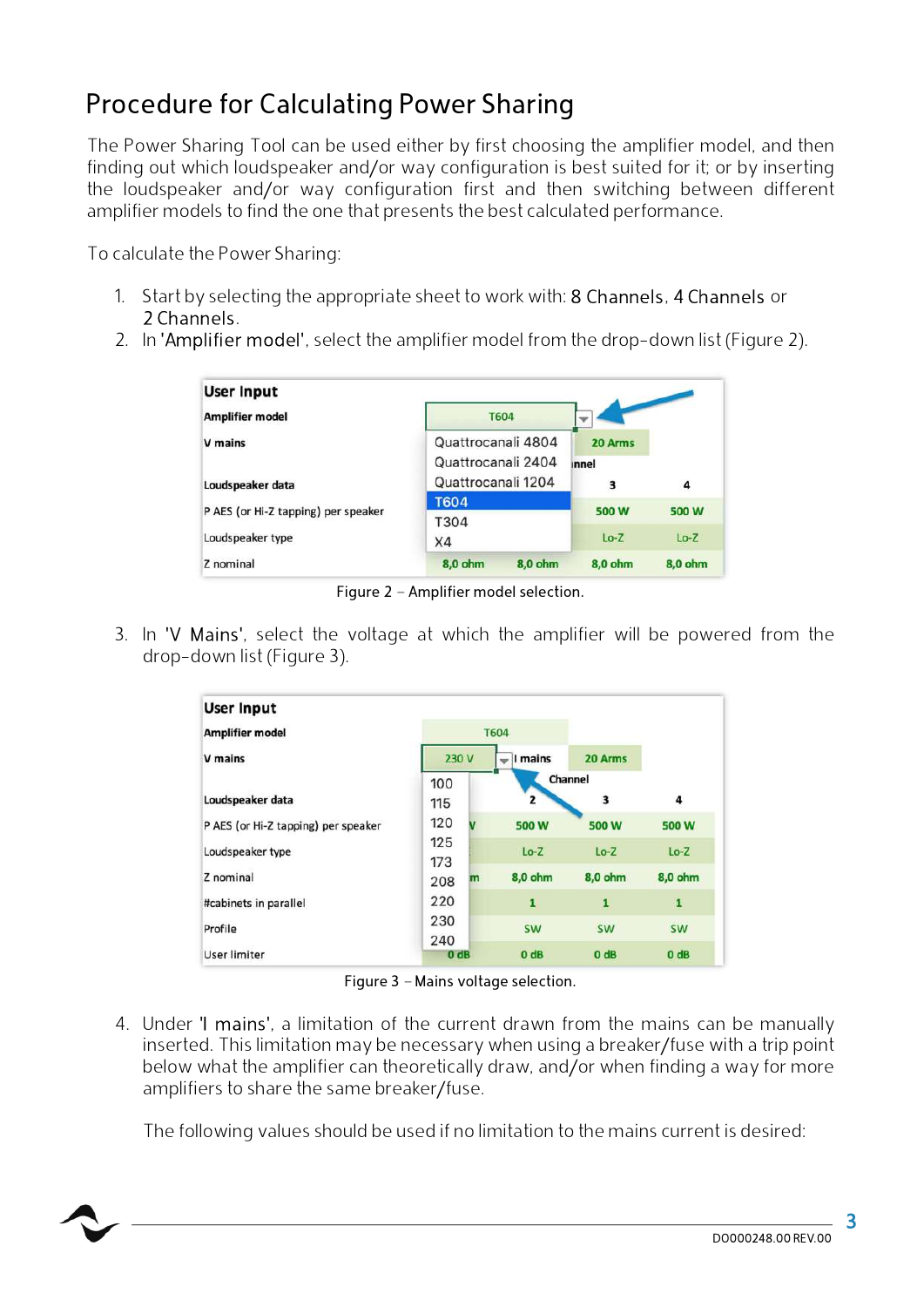- 32 ARMS for 8-channel amplifiers;
- 20 ARMS for 4-channel amplifiers;
- 15 ARMS for 2-channel amplifiers.

| <b>User Input</b>                   |              |             |         |         |  |
|-------------------------------------|--------------|-------------|---------|---------|--|
| <b>Amplifier model</b>              |              | <b>T604</b> |         |         |  |
| V mains                             | 230 V        | I mains     | 20 Arms |         |  |
|                                     |              |             | Channel |         |  |
| Loudspeaker data                    | $\mathbf{1}$ | 2           | 3       | 4       |  |
| P AES (or Hi-Z tapping) per speaker | 500 W        | 500 W       | 500 W   | 500 W   |  |
| Loudspeaker type                    | $Lo-Z$       | $Lo-Z$      | $Lo-Z$  | $Lo-Z$  |  |
| Z nominal                           | 8,0 ohm      | 4,0 ohm     | 8,0 ohm | 8,0 ohm |  |

Figure 4 – Configuration of mains current limit.

Important note: if a current limitation is inserted in the Power Sharing Tool, this limitation needs to be reflected in the amplifier, in order to ensure the calculations will display the correct amplifier's behaviour and how much it will require from the electrical panel. This can be with the 'Mains Limit' function from ArmoníaPlus (Figure 5).



Figure 5 – Mains Limit function in ArmoníaPlus.

5. Under 'P AES', specify the power required by each channel in Watts (Figure 6). This should be the 'AES Power' for one cabinet or the tap value of a Hi-Z loudspeaker. The 'AES Power' can be found in most loudspeaker datasheets. Alternatively, it can be calculated as 1/2 of the program power and 1/4 of the peak power.



Figure 6 – Configuration of AES Power required per channel.



 $\blacktriangle$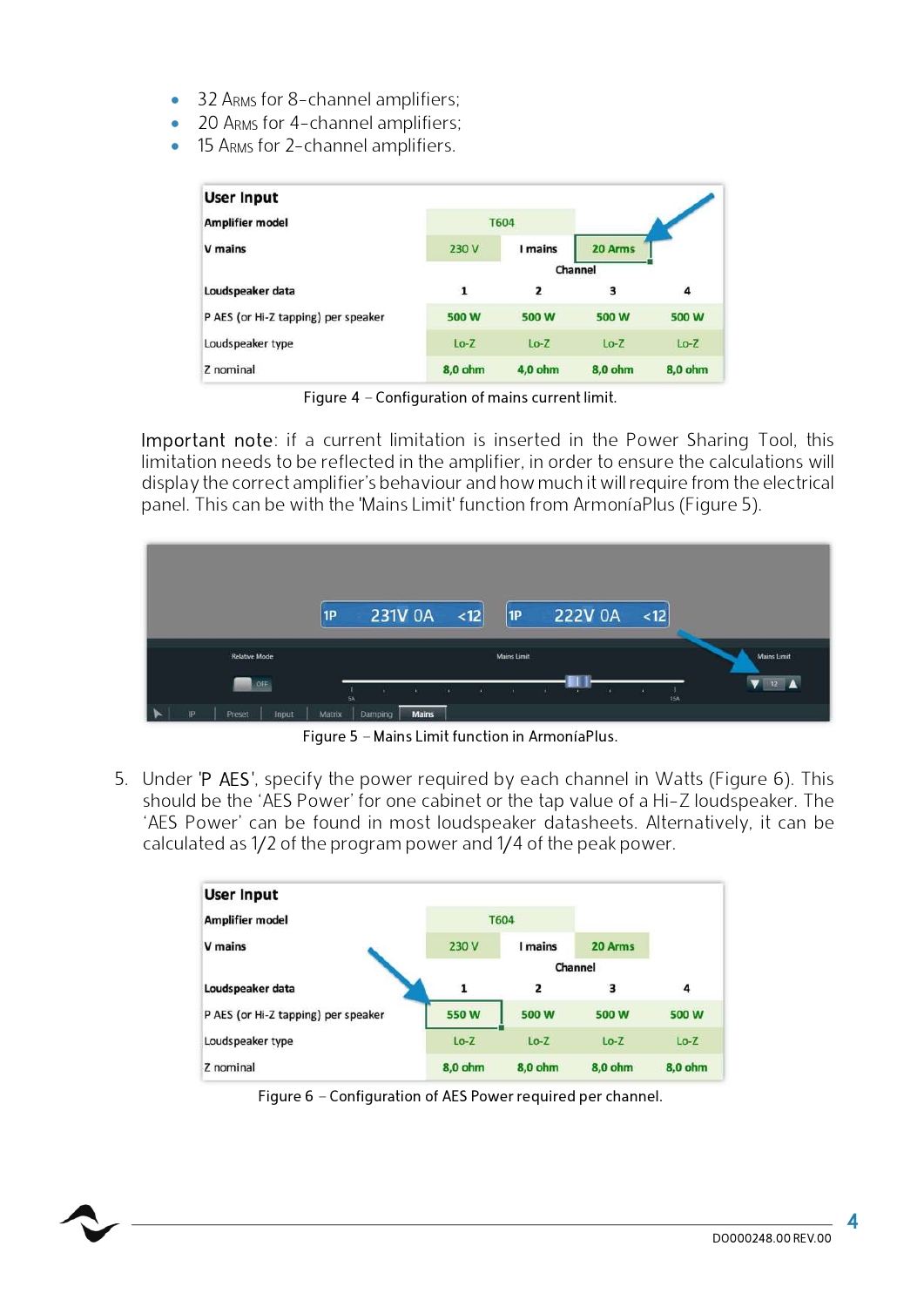6. In 'Loudspeaker Type', select how the channel is used so that the tool can correctly calculate the power needed (Figure 7).

The available options are:

- Lo-Z: for low impedance loudspeakers the tool works with any values between 2 – 64 Ohms;
- 100V, 70V, 25V: for Hi-Z loudspeakers;
- Unused: for channels not in use (instead of setting the power to 0).

| Loudspeaker data                    | 1                  | 2                | 3                | 4                |
|-------------------------------------|--------------------|------------------|------------------|------------------|
| P AES (or Hi-Z tapping) per speaker | <b>550 W</b>       | 500 W            | 500 W            | 500 W            |
| Loudspeaker type                    | $Lo-Z$             |                  | $Lo-Z$           | $Lo-Z$           |
| Z nominal                           | $Lo-Z$             | 8,0 ohm          | 8.0 ohm          | 8,0 ohm          |
| #cabinets in parallel               | 100V<br><b>70V</b> | 1                | 1                | 1                |
| Profile                             | <b>25V</b>         | <b>SW</b>        | <b>SW</b>        | <b>SW</b>        |
| User limiter                        | Unused             | 0 <sub>d</sub> B | 0 <sub>d</sub> B | 0 <sub>d</sub> B |

Figure 7 – Loudspeaker type selection.

7. Under 'Z nominal', enter the nominal impedance for each loudspeaker (or way); e.g. 4, 8 or 16 Ohms (Figure 8). These cells can be ignored for 25/70/100V loudspeakers.

| Loudspeaker data                    | 1                | $\overline{2}$   | 3                | 4                |
|-------------------------------------|------------------|------------------|------------------|------------------|
| P AES (or Hi-Z tapping) per speaker | 550 W            | 500 W            | 500 W            | 500 W            |
| Loudspeaker type                    | $Lo-Z$           | $Lo-Z$           | $Lo-Z$           | $Lo-Z$           |
| Z nominal                           | 8,0 ohm          | 8,0 ohm          | 8,0 ohm          | 8,0 ohm          |
| #cabinets in parallel               | 1                | 1                | 1                | $\mathbf{1}$     |
| Profile                             | <b>SW</b>        | <b>SW</b>        | <b>SW</b>        | <b>SW</b>        |
| User limiter                        | 0 <sub>d</sub> B | 0 <sub>d</sub> B | 0 <sub>d</sub> B | 0 <sub>d</sub> B |

Figure 8 – Configuration of Z nominal.

8. In '#Cabinet in parallel', enter the number of loudspeakers to be connected to each channel (in parallel). This number can be as high as 40 for 70/100V loudspeakers.

| Loudspeaker data                    | 1                | 2                | 3                | 4                |
|-------------------------------------|------------------|------------------|------------------|------------------|
| P AES (or Hi-Z tapping) per speaker | 550W             | 500 W            | 500 W            | 500 W            |
| Loudspeaker type                    | $Lo-Z$           | $Lo-Z$           | $Lo-Z$           | $Lo-Z$           |
| Z nominal                           | 8,0 ohm          | 8,0 ohm          | 8,0 ohm          | 8,0 ohm          |
| #Cabinets in parallel               | 2                | 1                | 1                | 1                |
| Profile                             | <b>SW</b>        | <b>SW</b>        | <b>SW</b>        | <b>SW</b>        |
| User limiter                        | 0 <sub>d</sub> B | 0 <sub>d</sub> B | 0 <sub>d</sub> B | 0 <sub>d</sub> B |

Figure 9 – Number of cabinets in parallel.

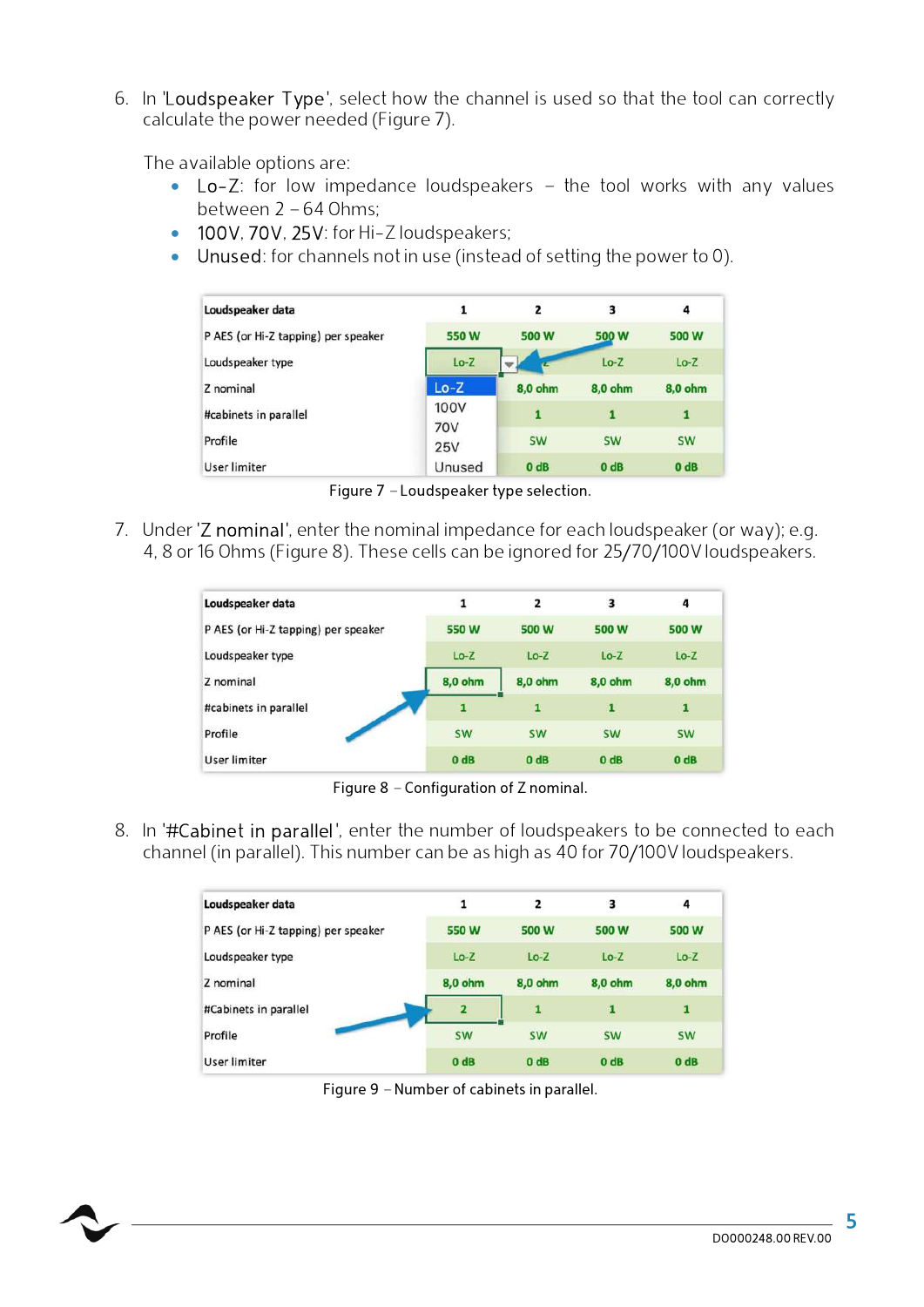9. In 'Profile' choose the bandwidth for that loudspeaker or way from the drop-down list. Options available are Subwoofer (SW), Low-Frequency (LF), Mid-Frequency (MF), High-Frequency (HF) and Full Range (FR).

| Loudspeaker data                    | 1                                   |           | $\overline{2}$   | 3                | 4                                 |  |
|-------------------------------------|-------------------------------------|-----------|------------------|------------------|-----------------------------------|--|
| P AES (or Hi-Z tapping) per speaker | 550 W                               |           | 500 W            | 500 W            | 500 W                             |  |
| Loudspeaker type                    | $Lo-Z$<br>8,0 ohm<br>$\overline{2}$ |           | $Lo-Z$           | $Lo-Z$           | $Lo-Z$<br>8,0 ohm<br>$\mathbf{1}$ |  |
| Z nominal                           |                                     |           | 8,0 ohm          | 8,0 ohm          |                                   |  |
| #Cabinets in parallel               |                                     |           |                  | 1                |                                   |  |
| Profile                             |                                     | <b>SW</b> | <b>SW</b>        | <b>SW</b>        | <b>SW</b>                         |  |
| <b>User limiter</b>                 | <b>SW</b>                           |           | 0 <sub>d</sub> B | 0 <sub>d</sub> B | 0 <sub>d</sub> B                  |  |
| Desired output from the amplifier   | LF                                  |           |                  | Channel          |                                   |  |
|                                     | MF                                  |           | 2                | 3                | 4                                 |  |
| P burst                             | HF                                  | W         | 1000 W           | 1000 W           | 1000 W                            |  |
| P average                           | <b>FR</b>                           | W         | 80 W             | 80 W             | 80 W                              |  |
| Peak voltage                        |                                     | 132,7 Vpk | 126,5 Vpk        | 126,5 Vpk        | 126,5 Vpk                         |  |

Figure 10 – Profile selection.

Additional note: The Profile refers to the crest factor of the test signal and it also tries to estimate the average effect of the reactive behaviour of the loudspeaker. The sum of these two values is used to find the expected average power requirement. In the Power Sharing Tool, the following values are used:

| Profile             | <b>Crest Factor</b> |           | <b>Reactive Savings</b> | Peak vs Average |
|---------------------|---------------------|-----------|-------------------------|-----------------|
| Subwoofer (SW)      | 12.0 dB             |           | 2.0 dB                  | 14.0 dB         |
| Low-Frequency (LF)  | 14.0 dB             |           | $1.4 \text{ dB}$        | 15.4 dB         |
| Mid-Frequency (MF)  | 16.0 dB             | $\ddot{}$ | $1.2 \text{ dB}$        | $17.2$ dB       |
| High-Frequency (HF) | 19.0 dB             |           | $0.8$ dB                | 19.8 dB         |
| Full Range (FR)     | 16.0 dB             |           | $0.8$ dB                | 16.8 dB         |

Table 2 – Crest factor of each Profile.

In real life, the loudspeaker will also heat up leading to power compression. This effect typically comprises a further 1 dB or more reduction to the average power, but it has been ignored in this tool as a safety margin.

10. 'User limiter' can be used when a specific channel does not need to supply all the power specified to it (Figure 11). A power reduction can be applied to a specific channel by inserting **negative values** in dB to this field. For full power, the user limiter should be left as '0 dB'.

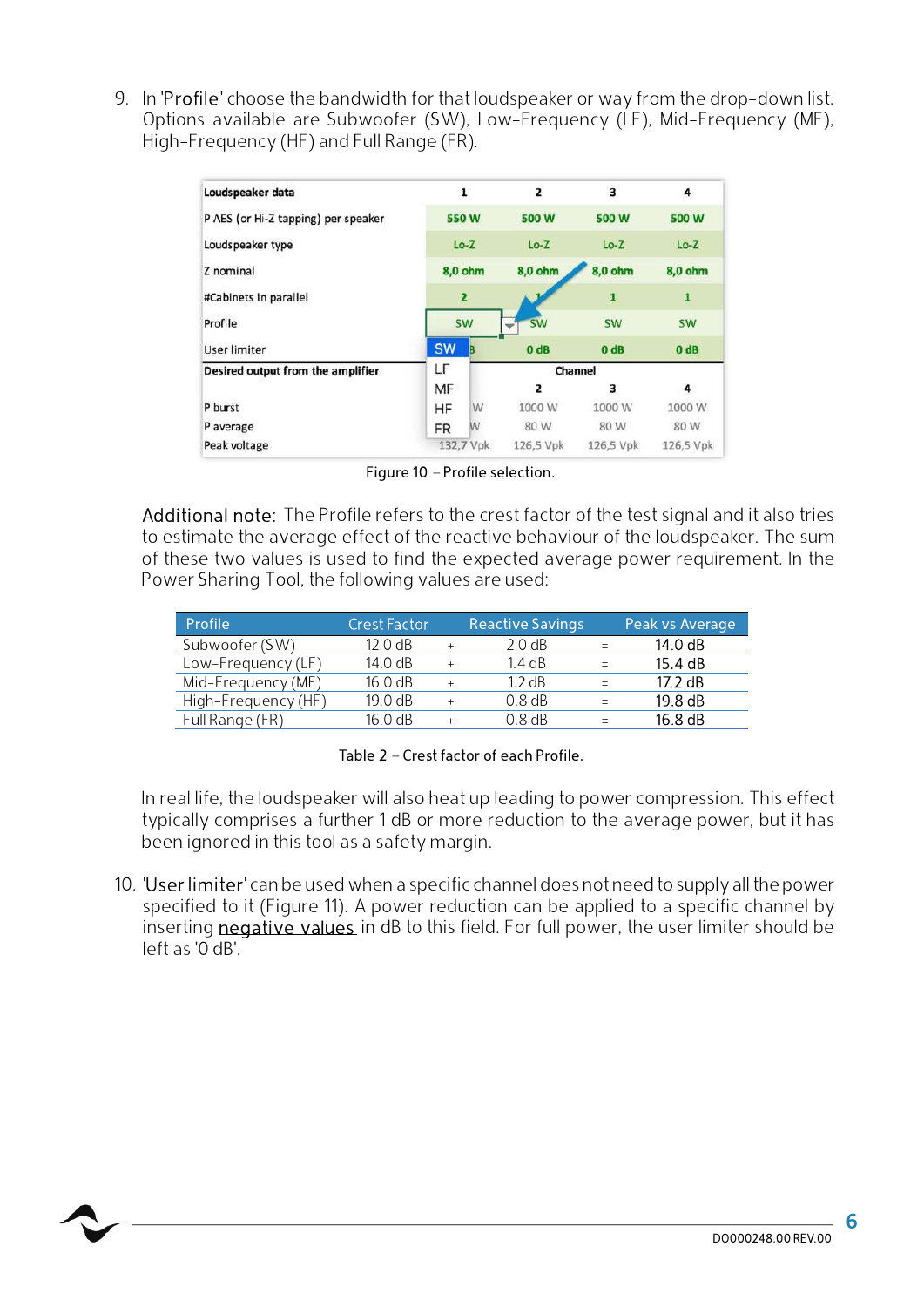| <b>User Input</b>                   |                  |                  |                  |                  |
|-------------------------------------|------------------|------------------|------------------|------------------|
| <b>Amplifier model</b>              |                  | <b>T604</b>      |                  |                  |
| V mains                             | 230 V            | I mains          | 20 Arms          |                  |
|                                     |                  |                  | Channel          |                  |
| Loudspeaker data                    | $\mathbf{1}$     | 2                | 3                | 4                |
| P AES (or Hi-Z tapping) per speaker | 550 W            | 500 W            | 500 W            | 500 W            |
| Loudspeaker type                    | $Lo-Z$           | $Lo-Z$           | $Lo-Z$           | $Lo-Z$           |
| Z nominal                           | 8,0 ohm          | 8,0 ohm          | 8,0 ohm          | 8,0 ohm          |
| #Cabinets in parallel               | $\overline{2}$   | $\mathbf{1}$     | $\mathbf{1}$     | $\mathbf{1}$     |
| Profile                             | <b>SW</b>        | <b>SW</b>        | <b>SW</b>        | <b>SW</b>        |
| <b>User limiter</b>                 | 0 <sub>d</sub> B | 0 <sub>d</sub> B | 0 <sub>d</sub> B | 0 <sub>d</sub> B |
| Desired output from the amplifier   |                  |                  | Channel          |                  |
|                                     | 1                | 2                | 3                | 4                |

Figure 11 – User limiter.

Additional note: When a user limiter is used, this lowered power configuration should be reflected in the 'Shading' function in ArmoníaPlus (Figure 12) in order to match the settings and ensure correct results.



Figure 12 – Shading Function in ArmoníaPlus.

11. Once all the steps above have been followed, the Power Sharing Tool will display the various calculated parameters under 'Desired output from the amplifier' (Figure 13). Double-check that all results are in line with those expected and that no parameters present unusual values. For example, if headroom numbers in the far-right column are positive, then the total power required from the amplifier is appropriate.

| Desired output from the amplifier |           | Channel   |           |           |           |          |
|-----------------------------------|-----------|-----------|-----------|-----------|-----------|----------|
|                                   |           |           | з         | 4         |           |          |
| P burst                           | 2200 W    | 1000 W    | 1000 W    | 1000 W    | 5200 W    | $0,6$ dB |
| P average                         | 175 W     | 80 W      | 80 W      | 80 W      | 414 W     | $3,1$ dB |
| Peak voltage                      | 132,7 Vpk | 126,5 Vpk | 126,5 Vpk | 126,5 Vpk | 132,7 Vpk |          |
| Z nominal                         | 4,0 ohm   | 8,0 ohm   | 8,0 ohm   | 8,0 ohm   |           |          |
| Z min                             | 3,2 ohm   | 6,2 ohm   | $6,2$ ohm | 6,2 ohm   |           |          |

Figure 13 – Desired output from the amplifier.

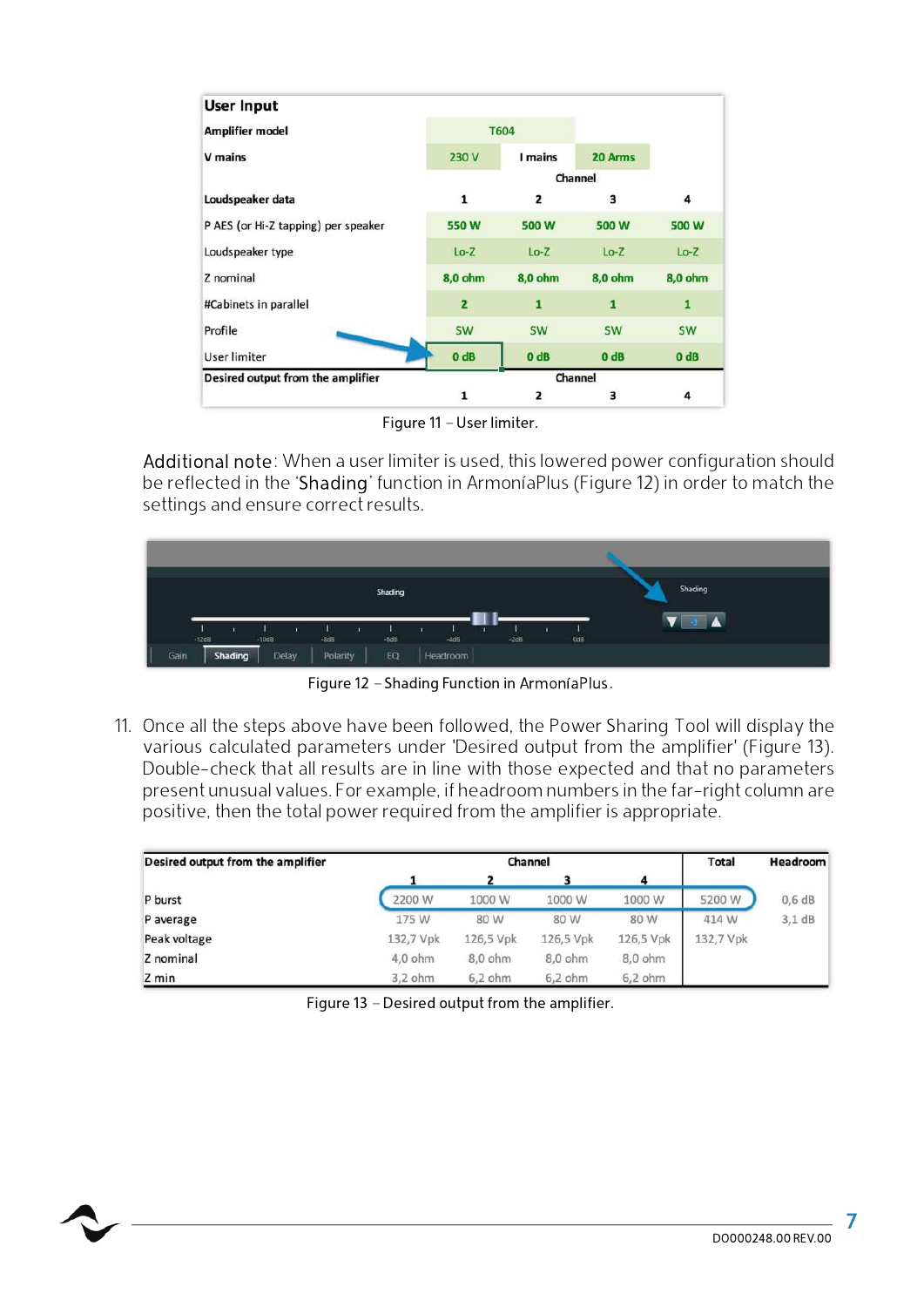### Reading Power Sharing Results

In the 'Possible power from the amplifier' section (Figure 14), traffic lights will tell how the Power Sharing is working (Figure 15). It is possible to verify the 'Possible vs. desired (Burst and Average)' for each channel, as well as whether there is any headroom left in the amplifier or whether a more powerful amplifier is needed.



Figure 14 – Possible power from the amplifier.



Figure 15 – Coloured signals.

The traffic lights colour coding is as follows:

Green: DONE! There is still enough headroom for signal peaks, as well as for the continuous average. With this configuration the amplifier will not be operating at its limit and the output signal will not be affected.

Yellow: The Power Sharing configuration slightly exceeds the amplifier's specifications. It is still within a range in which the amplifier can operate but limiting may occur.

Red: The amplifier specifications have been exceeded. In this case, it is strongly recommended to do at least one of the following:

- change the 'Amplifier model' for this configuration of speakers and ways;
- change the configuration of speakers or ways;
- $\bullet$  change the cabinets in parallel count or combination;
- change the 'User limiter' to get out of this situation.

Figure 16 below displays an example of a correct Power Sharing application, where a T604 4-channel amplifier is asked to deliver 2400W at  $4\Omega$  on channel one. This is considerably more power than the usual 1500W at 4 $\Omega$  per channel it would normally provide symmetrically.

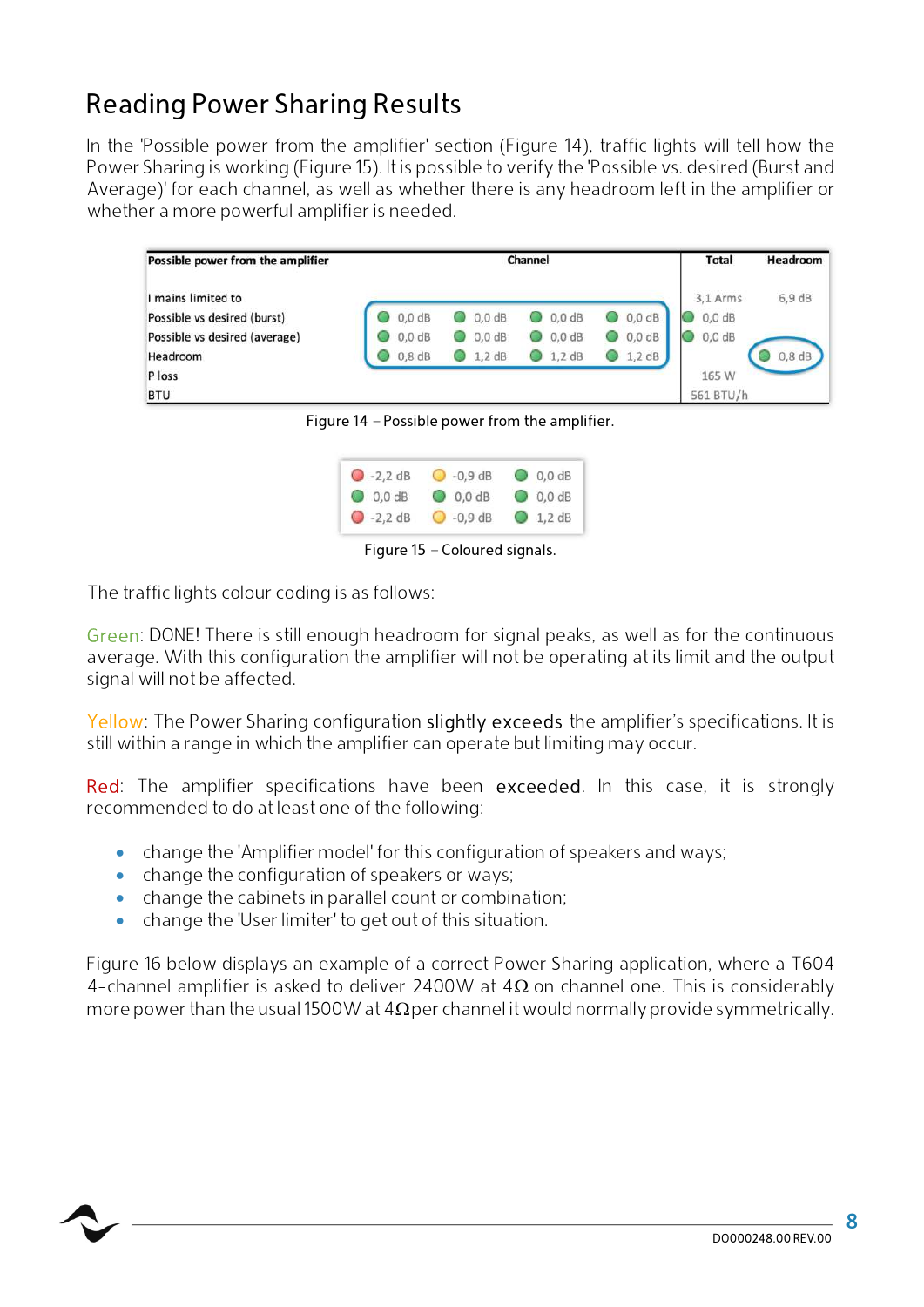| <b>User Input</b>                   |                  |                         |                   |                    |                   |          |
|-------------------------------------|------------------|-------------------------|-------------------|--------------------|-------------------|----------|
| Amplifier model                     | <b>T604</b>      |                         | 20 Arms           |                    |                   |          |
| V mains                             | 230 V            | I mains                 |                   |                    |                   |          |
|                                     |                  | Channel                 |                   |                    |                   |          |
| Loudspeaker data                    | $\mathbf{1}$     | $\overline{\mathbf{z}}$ | 3                 | 4                  |                   |          |
| P AES (or Hi-Z tapping) per speaker | 1200 W           | 500 W                   | 650 W             | 500 W              |                   |          |
| Loudspeaker type                    | $Lo-Z$           | $Lo-Z$                  | $Lo-Z$            | $Lo-Z$             |                   |          |
| Z nominal                           | 4,0 ohm          | 8,0 ohm                 | 8,0 ohm           | 8,0 ohm            |                   |          |
| #Cabinets in parallel               | $\mathbf{1}$     | $\mathbf{1}$            | 1                 | $\mathbf{1}$       |                   |          |
| Profile                             | <b>SW</b>        | <b>FR</b>               | LF                | MF                 |                   |          |
| <b>User limiter</b>                 | 0 <sub>d</sub> B | 0 <sub>d</sub> B        | 0 <sub>d</sub> B  | 0 <sub>d</sub> B   |                   |          |
| Desired output from the amplifier   |                  | Channel                 |                   |                    | Total             | Headroom |
|                                     | $\mathbf{1}$     | $\overline{2}$          | 3                 | 4                  |                   |          |
| P burst                             | 2400 W           | 1000 W                  | 1300 W            | 1000 W             | 5700 W            | $0,2$ dB |
| P average                           | 191 W            | 42 W                    | 75 W              | 38 W               | 346 W             | 3.9 dB   |
| Peak voltage                        | 138,6 Vpk        | 126,5 Vpk               | 144,2 Vpk         | 126,5 Vpk          | 144,2 Vpk         |          |
| Z nominal                           | 4,0 ohm          | 8,0 ohm                 | 8,0 ohm           | 8,0 ohm            |                   |          |
| Z min                               | 3,2 ohm          | 6,2 ohm.                | 6,2 ohm           | 6,2 ohm            |                   |          |
| Possible power from the amplifier   |                  |                         |                   |                    |                   |          |
| I mains limited to                  |                  |                         |                   |                    | 2,5 Arms          | $7,8$ dB |
| Possible vs desired (burst)         | $0,0$ dB         | $0.0$ dB                | $0,0$ dB          | $0,0$ dB           | $0,0$ dB          |          |
| Possible vs desired (average)       | $0,0$ dB         | 0.0 <sub>dB</sub>       | $0,0$ dB          | 0.0 <sub>d</sub> B | 0.0 <sub>dB</sub> |          |
| Headroom                            | $0,4$ dB         | $1,2$ dB<br>0           | $\bigcirc$ 0.0 dB | $ 1,2$ dB          |                   | © 0,0 dB |
| P loss                              |                  |                         |                   |                    | 125 W             |          |
| <b>BTU</b>                          |                  |                         |                   |                    | 428 BTU/h         |          |

Figure 16 – Example of correct Power Sharing configuration.

Figure 17 below displays an example of a not recommendable Power Sharing application. In this configuration, channel one is asked to deliver more power than it can provide with Power Sharing. At least one of the solutions mentioned above should be applied to correct the issue.

| <b>User Input</b>                                                                                                                                                                 |                  |                         |                                                                           |                                                                                  |                      |           |
|-----------------------------------------------------------------------------------------------------------------------------------------------------------------------------------|------------------|-------------------------|---------------------------------------------------------------------------|----------------------------------------------------------------------------------|----------------------|-----------|
| <b>Amplifier model</b><br>V mains<br>Loudspeaker data<br>P AES (or Hi-Z tapping) per speaker<br>Loudspeaker type<br>Z nominal<br>#Cabinets in parallel<br>Profile<br>User limiter |                  | <b>T604</b>             |                                                                           |                                                                                  |                      |           |
|                                                                                                                                                                                   | 230 V            | I mains                 | 20 Arms                                                                   |                                                                                  |                      |           |
|                                                                                                                                                                                   |                  | Channel                 |                                                                           |                                                                                  |                      |           |
|                                                                                                                                                                                   | 1                | $\overline{\mathbf{2}}$ | 3<br>500 W<br>$Lo-Z$<br>8,0 ohm<br>$\mathbf{1}$<br>MF<br>0 <sub>d</sub> B | 4<br>200 W<br>$Lo-Z$<br>8,0 ohm<br>$\mathbf{1}$<br><b>HF</b><br>0 <sub>d</sub> B |                      |           |
|                                                                                                                                                                                   | 1000 W           | 800 W                   |                                                                           |                                                                                  |                      |           |
|                                                                                                                                                                                   | $Lo-Z$           | $Lo-Z$                  |                                                                           |                                                                                  |                      |           |
|                                                                                                                                                                                   | 8,0 ohm          | 8,0 ohm                 |                                                                           |                                                                                  |                      |           |
|                                                                                                                                                                                   | $\overline{2}$   | $\mathbf{1}$<br>LF      |                                                                           |                                                                                  |                      |           |
|                                                                                                                                                                                   | <b>SW</b>        |                         |                                                                           |                                                                                  |                      |           |
|                                                                                                                                                                                   | 0 <sub>d</sub> B | 0 <sub>d</sub> B        |                                                                           |                                                                                  |                      |           |
| Desired output from the amplifier                                                                                                                                                 |                  | Channel                 | Total                                                                     | Headroom                                                                         |                      |           |
|                                                                                                                                                                                   | $\mathbf{1}$     | $\overline{2}$          | 3                                                                         | 4                                                                                |                      |           |
| P burst                                                                                                                                                                           | 4000 W           | 1600 W                  | 1000 W                                                                    | 400 W                                                                            | 7000 W               | $-0.7 dB$ |
| P average                                                                                                                                                                         | 318 W            | 92 W                    | 38 W                                                                      | 8 W                                                                              | 457 W                | $2,6$ dB  |
| Peak voltage                                                                                                                                                                      | 178,9 Vpk        | 160,0 Vpk               | 126,5 Vpk                                                                 | 80,0 Vpk                                                                         | 178,9 Vpk            |           |
| Z nominal                                                                                                                                                                         | 4.0 ohm          | 8,0 ohm                 | 8.0 ohm                                                                   | 8,0 ohm                                                                          |                      |           |
| Z min                                                                                                                                                                             | 3,2 ohm          | 6,2 ohm                 | 6,2 ohm                                                                   | 6,2 ohm                                                                          |                      |           |
| Possible power from the amplifier                                                                                                                                                 |                  |                         |                                                                           |                                                                                  |                      |           |
| I mains limited to                                                                                                                                                                |                  |                         |                                                                           |                                                                                  | 3,2 Arms             | $6,7$ dB  |
| Possible vs desired (burst)                                                                                                                                                       | $-2.2$ dB        | $-0.9$ dB               | $0.0 \text{ dB}$                                                          | $0.0$ dB                                                                         | $-2,2$ dB<br>$\circ$ |           |
| Possible vs desired (average)                                                                                                                                                     | $0,0$ dB         | $\bigcirc$ 0,0 dB       | $0.0$ dB                                                                  | $0.0$ dB                                                                         | $0,0$ dB<br>0        |           |
| Headroom                                                                                                                                                                          | D<br>$-2.2$ dB   | $-0.9$ dB               | $0, 1.2$ dB                                                               | 5.2 dB                                                                           |                      | $-2,2$ dB |
| P loss                                                                                                                                                                            |                  |                         |                                                                           |                                                                                  | 154 W                |           |
| <b>BTU</b>                                                                                                                                                                        |                  |                         |                                                                           |                                                                                  | 525 BTU/h            |           |

Figure 17 – Example of an incorrect Power Sharing configuration. Too much is asked from the amplifier in terms of burst (program) power, for both channel 1 and total power.